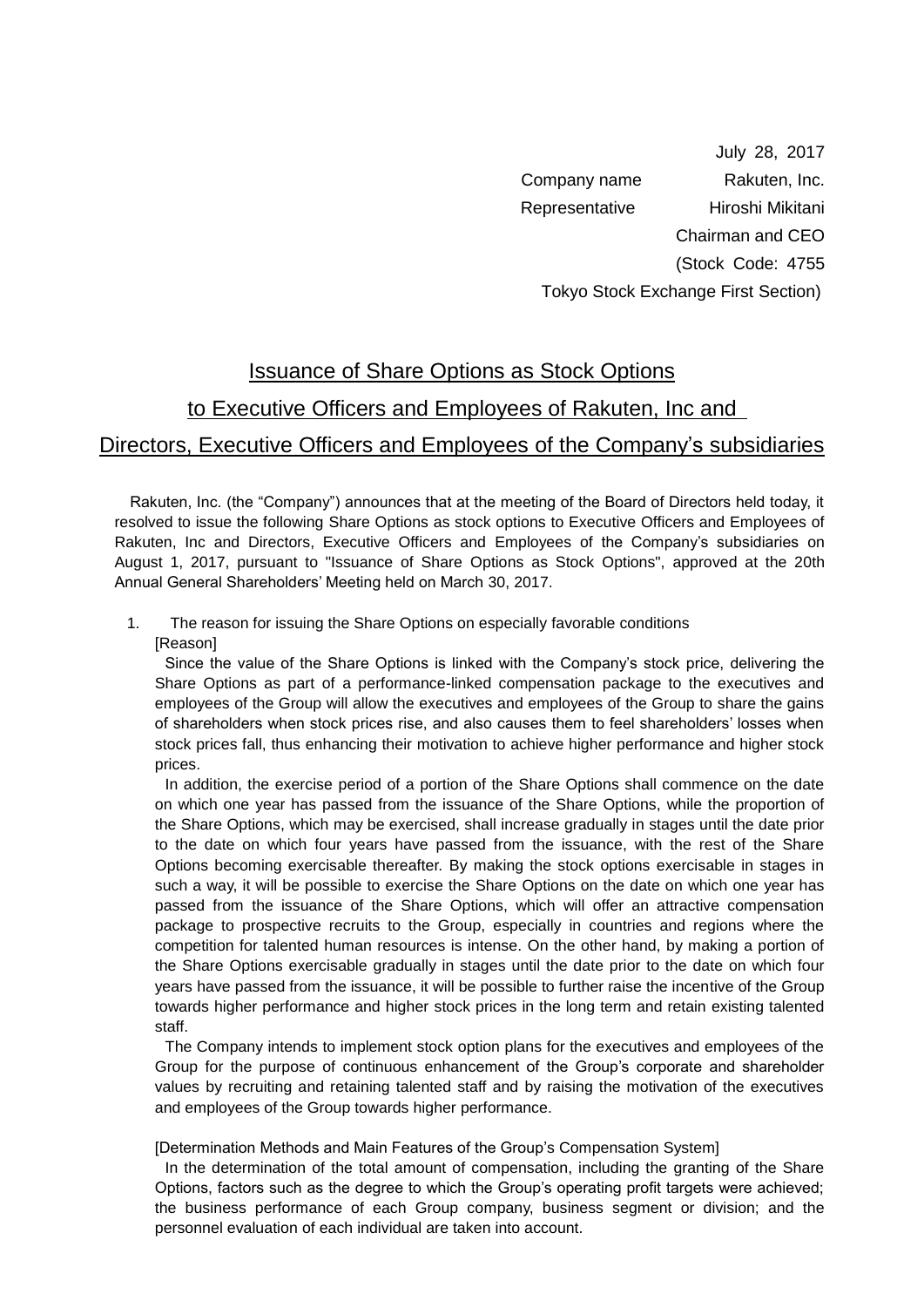In addition, the Group has designed its compensation system so that, as a general rule, the higher the rank of and the larger the role played by an individual, the larger the bonus linked to the performance of each Group company, business segment or division, and to the performance of the individual, and the larger the proportion of the stock options linked to stock prices. Nevertheless, a major feature of the Group's compensation system is that it delivers Share Options to a wide range of personnel starting with second-year employees with relatively small ranks and roles up to the Directors. This reflects the Group's belief that by making the majority of its executives and employees potential shareholders, it will further raise the awareness of each executive and employee towards enhancing corporate and shareholder values, as well reinforce the sense of unity among the Group members, which is thought to be an indispensable element in expanding and fostering the "Rakuten Eco-System" both in Japan and abroad..

- 2. Outline of the issuance of the Share Options
- (1) Total number of units and persons to whom Share Options will be allotted

| Executive Officers and Employees of the Company:      | 4.660 in total | 10.046 units in total |
|-------------------------------------------------------|----------------|-----------------------|
| Directors of the subsidiaries:                        | 6 in total     | 42 units in total     |
| Executive Officers and Employees of the subsidiaries: | 2.712 in total | 21.630 units in total |

(2) Class and number of shares to be issued upon exercise of Share Options

Common stock of the Company: 3,171,800 shares

However, if the Company splits its common stock (including allotment of its common stock without compensation; hereinafter the same shall apply) or consolidates its common stock, the number of shares to be issued upon exercise of each unit of such Share Options shall be adjusted according to the following formula; provided that such adjustment shall be made only to those remain unexercised or uncanceled at the time of such adjustment and; provided, further, that if any fraction less than one share arises as a result of such adjustment, such fraction shall be discarded.

Number of shares Number of shares after adjustment  $\overline{\phantom{a}}$  before adjustment  $\times$  Ratio of split or consolidation

In addition, if the Company carries out a merger, a company split, share exchange, share transfer, etc. that makes it necessary to adjust the number of shares, the number of shares shall be adjusted within a reasonable range, taking into account the conditions of the merger, company split, share exchange, share transfer, etc.

(3) Total number of Share Options: 31,718 units

One hundred shares shall be issued for each Share Options; provided, however, that in the event of any adjustment in the number of shares stipulated in (2) above, the number of shares to be issued for the Share Options shall be adjusted likewise.

- (4) Cash payment for Share Options No cash payment is required for Share Options.
- (5) Value of the assets to be contributed upon exercise of Share Options The Price for one Share Option shall be one yen.
- (6) Exercise period of Share Options

The exercise period shall be from the date on which one year has passed from the issuance of the Share Options (hereinafter "date of issuance") to the date on which ten years have passed from the date of issuance. If the final day of the exercise period falls on a holiday of the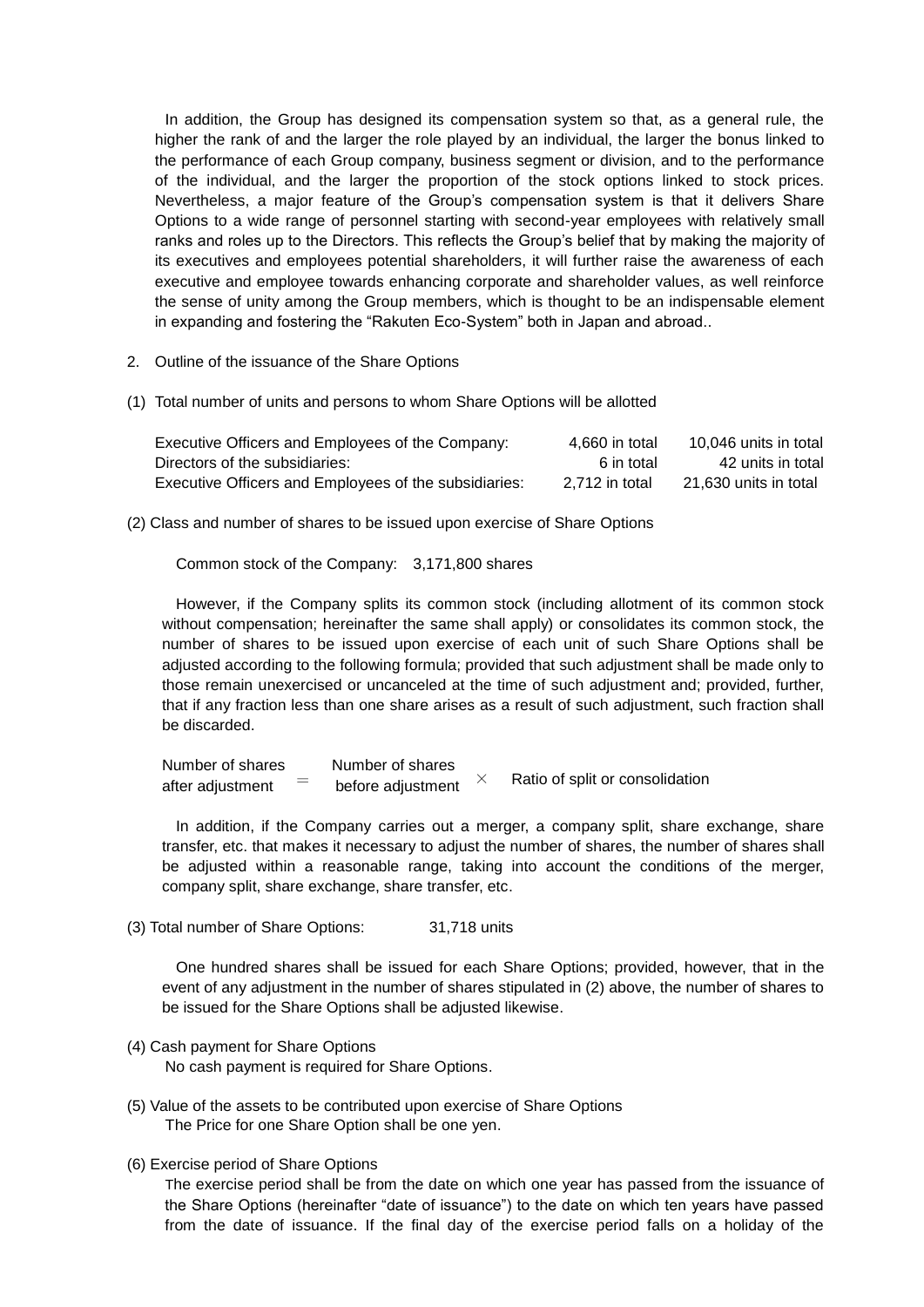Company, the final day shall be the working day immediately preceding the final day.

- (7) Conditions etc. for exercise of Share Options
	- (i) Those who received the allotment of the issue of Share Options (hereinafter "Holders of Share Options") shall remain Directors, Executive Officers, Company Auditors or employees of the Company, or its subsidiaries or affiliates at the time of exercising such rights; provided, however, that exceptional treatment may be allowed in this regard by the Board of Directors in consideration of circumstances.
	- (ii) Share Options shall not be inherited; provided, however, that exceptional treatment may be allowed in this regard by the Board of Directors in consideration of circumstances.
	- (iii) Share Options shall not be offered for pledge or disposed of in any other way.
	- (iv) Share Options may be exercised by the Holder of Share Options, in whole or in part, according to the following categories.
		- i) The entire allotment of Share Options shall not be exercised prior to the date on which one year has passed from the date of issuance.
		- ii) 15% of the allotment of Share Options may be exercised from the date on which one year has passed from the date of issuance to the date prior to the date on which two years have passed from the date of issuance (if a fraction less than one unit arises in the number of exercisable Share Options, such fraction shall be discarded).
		- iii) 35% of the allotment of Share Options (if a portion of the allotment of Share Options had been exercised prior to the date on which two years have passed from the date of issuance, the total amount exercisable including the previously exercised portion shall be 35%) may be exercised from the date on which two years have passed from the date of issuance to the date prior to the date on which three years have passed from the date of issuance (if a fraction less than one unit arises in the number of exercisable Share Options, such fraction shall be discarded).
		- iv) 65% of the allotment of Share Options (if a portion of the allotment of Share Options had been exercised prior to the date on which three years have passed from the date of issuance, the total amount exercisable including the previously exercised portion shall be 65%) may be exercised from the date on which three years have passed from the date of issuance to the date prior to the date on which four years have passed from the date of issuance (if a fraction less than one unit arises in the number of exercisable Share Options, such fraction shall be discarded).
		- v) The entire allotment of Share Options may be exercised from the date on which four years have passed from the date of issuance to the date on which ten years have passed from the date of issuance.
		- vi) The Holders of Share Options have duties to pay all taxes (including but not limited to income tax, social security contributions, pensions, and employment insurance premium) specified by laws and regulations in relation to stock options and shares. In the case where the Company and its subsidiaries and affiliates is obliged to levy income tax, etc., the relevant company obliged to levy income tax, etc. shall be able to levy tax from such Holders of Share Options by the methods listed below.
			- i) Receipt by cash
			- ii) Appropriation of shares owned by the Holders of Share Options
			- iii) Deduction from salaries, bonuses, etc. of the Holders of Share Options
			- iv) Other methods specified by the Company
- (8) Matters concerning increase in capital stock and capital reserve by issuing of shares upon exercise of Share Options
	- (i) Amount of increase in capital stock by issuing shares upon exercise of Share Options shall be half of the upper limit of capital increase as calculated pursuant to the provisions of Article 17, Paragraph 1 of the Ordinance on Accounting of Companies, where any resultant fraction less than one yen shall be rounded up.
	- (ii) Amount of increase in capital reserve by issuing shares upon exercise of Share Options shall be the upper limit of capital stock increase as described in (i) above less the amount of increase in capital stock set out therein.
- (9) Reasons and conditions for the acquisition of Share Options
	- (i) In case that the proposal of any merger agreement under which the Company is dissolved, or any absorption-type company split (kyushu-bunkatsu) agreement or incorporation-type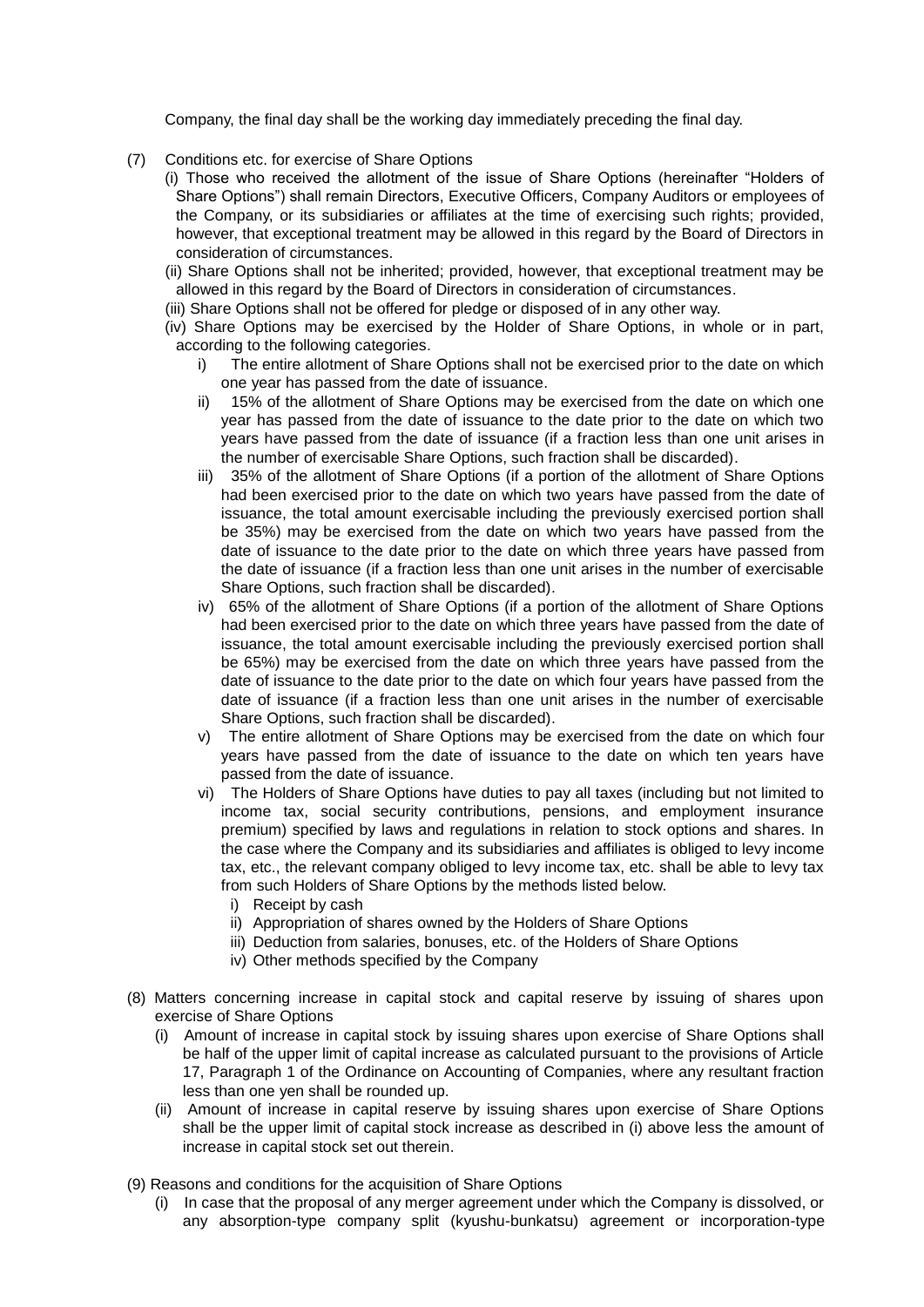company split (shinsetsu-bunkatsu) plan in which the Company will be a splitting company, or any share exchange agreement or share transfer plan in which the Company will be a wholly owned subsidiary of another company is approved at a General Shareholders' Meeting of the Company, the Company may acquire Share Options at the date specifically determined by the Board of Directors of the Company without any compensation therefor.

- (ii) In case that Holders of Share Options ceases to accommodate the conditions of (7) (i) above before exercising Share Options, the Company may acquire such Share Options at the date specifically determined by the Board of Directors of the Company without any compensation therefor.
- (10) Restriction on the acquisition of Share Options by transfer Any acquisition of Share Options by transfer shall require an approval of the Board of Directors of the Company by its resolution.

### (11) Treatment of Share Options in case of organizational restructuring of the Company

In the event the Company merges (limited to cases where the Company becomes a dissolving company), performs an absorption-type company split or an incorporation-type company split, or conducts a share exchange or a share transfer (hereinafter collectively "Organizational Restructuring"), Share Options of a corporation described in Article 236, Paragraph 1, Items 8.1 through 8.5 of the Companies Act (hereinafter "Restructured Company") shall be delivered under the following conditions to Holders of Share Options remaining unexercised (hereinafter "Remaining Share Options") at the time when Organizational Restructuring takes effect. In this case, the Remaining Share Options will lapse and the Restructured Company will issue new Share Options. However, the foregoing shall apply only to cases in which the delivery of Share Options of the Restructured Company according to the following conditions is stipulated in the merger agreement, the absorption-type company split agreement, the incorporation-type company split plan, the share exchange agreement or the share transfer plan.

#### (i) Number of Share Options of the Restructured Company to be delivered

The Restructured Company shall deliver Share Options, the number of which shall equal the number of Share Options held by the holder of the Remaining Share Options.

- (ii) Class of shares of the Restructured Company to be issued upon the exercise of Share Options Shares of common stock of the Restructured Company
- (iii) Number of shares of the Restructured Company to be issued upon the exercise of Share **Options**

To be decided according to (2) and (3) above after taking into consideration the conditions, etc. of the Organizational Restructuring.

(iv) Value of the assets to be contributed upon the exercise of Share Options

The value of the assets to be contributed upon the exercise of each Share Options shall be decided according to (5) above after taking into consideration the conditions, etc. of the Organizational Restructuring.

(v) Exercise period of Share Options

Starting from the later of either the first date of the exercise period of Share Options as stipulated in (6) above, or the date on which the Organizational Restructuring becomes effective and ending on the expiration date for the exercise of Share Options as stipulated in (6) above.

(vi) Matters concerning increase in capital stock and capital reserve to be increased by issuing of shares by the Restructured Company upon the exercise of Share Options To be determined in accordance with (8) above.

(vii) Restriction on acquisition of Share Options by transfer Acquisition of Share Options by transfer shall be subject to the approval of the Board of Directors of the Restructured Company (or by the majority decision of Directors if such company is not a company with Board of Directors).

- (viii) Reasons and conditions for the acquisition of Share Options To be determined in accordance with (9) above.
- (12) Rules pertaining to fractions of less than one share arising from the exercise of Share Options